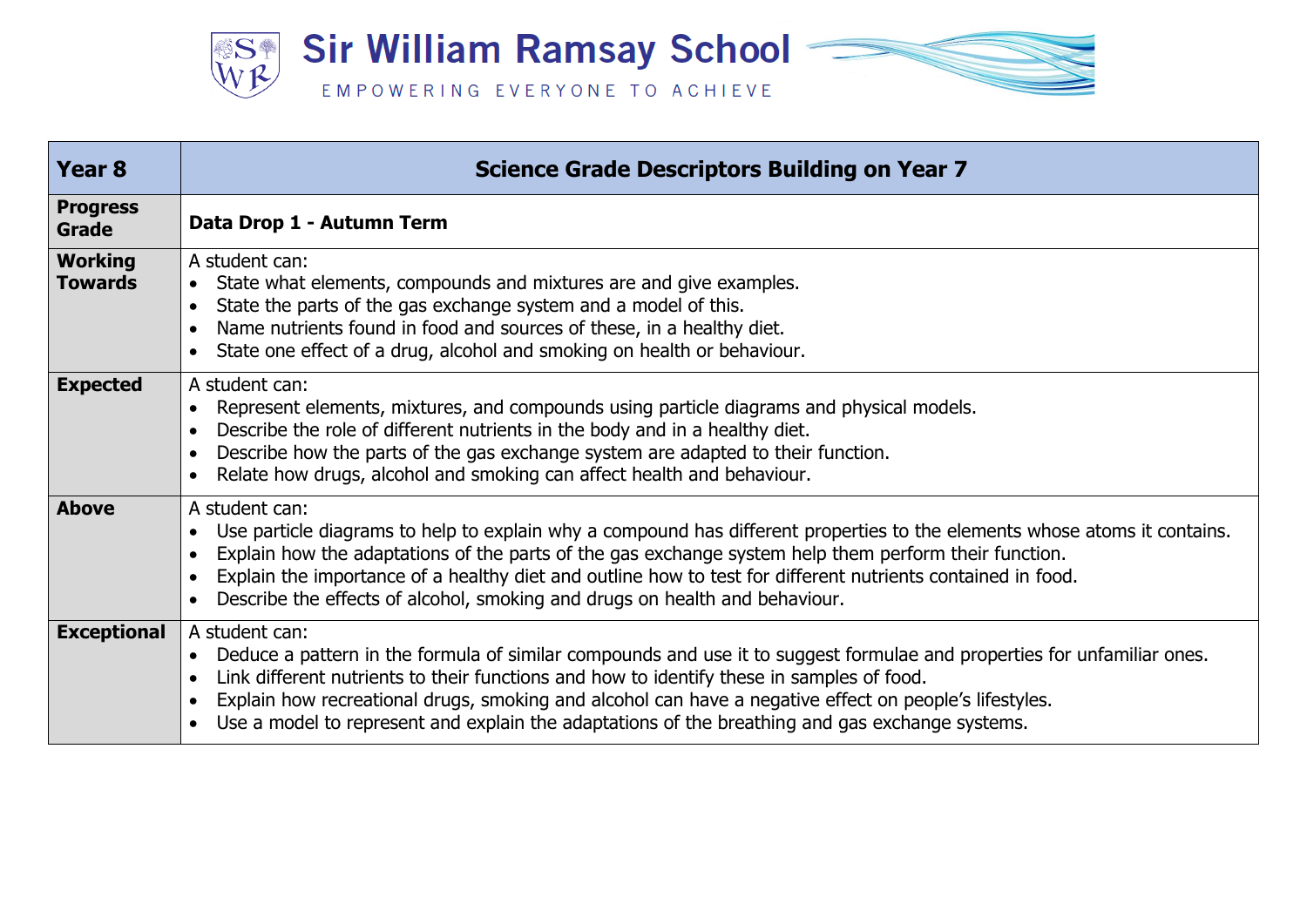

| <b>Year 8</b>                    | <b>Science Grade Descriptors Building on Year 7</b>                                                                                                                                                                                                                                                                                                                                                                                                                                                                           |
|----------------------------------|-------------------------------------------------------------------------------------------------------------------------------------------------------------------------------------------------------------------------------------------------------------------------------------------------------------------------------------------------------------------------------------------------------------------------------------------------------------------------------------------------------------------------------|
| <b>Progress</b><br>Grade         | Data Drop 2 - Spring Term                                                                                                                                                                                                                                                                                                                                                                                                                                                                                                     |
| <b>Working</b><br><b>Towards</b> | A student can:<br>State that machines change the size of forces or distances.<br>$\bullet$<br>State how energy and temperature are measured.<br>Describe simply what happens in conduction, radiation and convection.<br>State what global warming and climate change and its effects.<br>State what a sound wave transfers and what it does not transfer.                                                                                                                                                                    |
| <b>Expected</b>                  | A student can:<br>Calculate work done and apply the conservation of energy to simple machines.<br>Describe how energy is transferred through solids, liquids and in air and how to measure this.<br>Describe different ways to insulate in terms of conduction, convection and radiation.<br>Design a model to explain the greenhouse effect and climate change.<br>$\bullet$<br>Describe how sound transfers energy and how this is linked to generating electricity.                                                        |
| <b>Above</b>                     | A student can:<br>Compare the work done in different scenarios and by different machines.<br>Give an example to show that energy and temperature are different.<br>Compare the different ways that energy is transferred in radiation, convection and conduction.<br>Use equations to explain processes that exchange carbon dioxide into and out of the atmosphere.<br>Compare the relative effects of human-produced and natural global warming and its effect on climate change.<br>Describe the electromagnetic spectrum. |
| <b>Exceptional</b>               | A student can:<br>Explain how conservation of energy applies in one example.<br>$\bullet$<br>Compare the different ways that energy is transferred in radiation, convection and conduction.<br>Give arguments for and against the claim that human activity is causing global warming and climate change.<br>Compare the relative effects of human-produced and natural global warming.<br>Describe all the waves of the electromagnetic spectrum in terms of increasing wavelength or increasing frequency.                  |